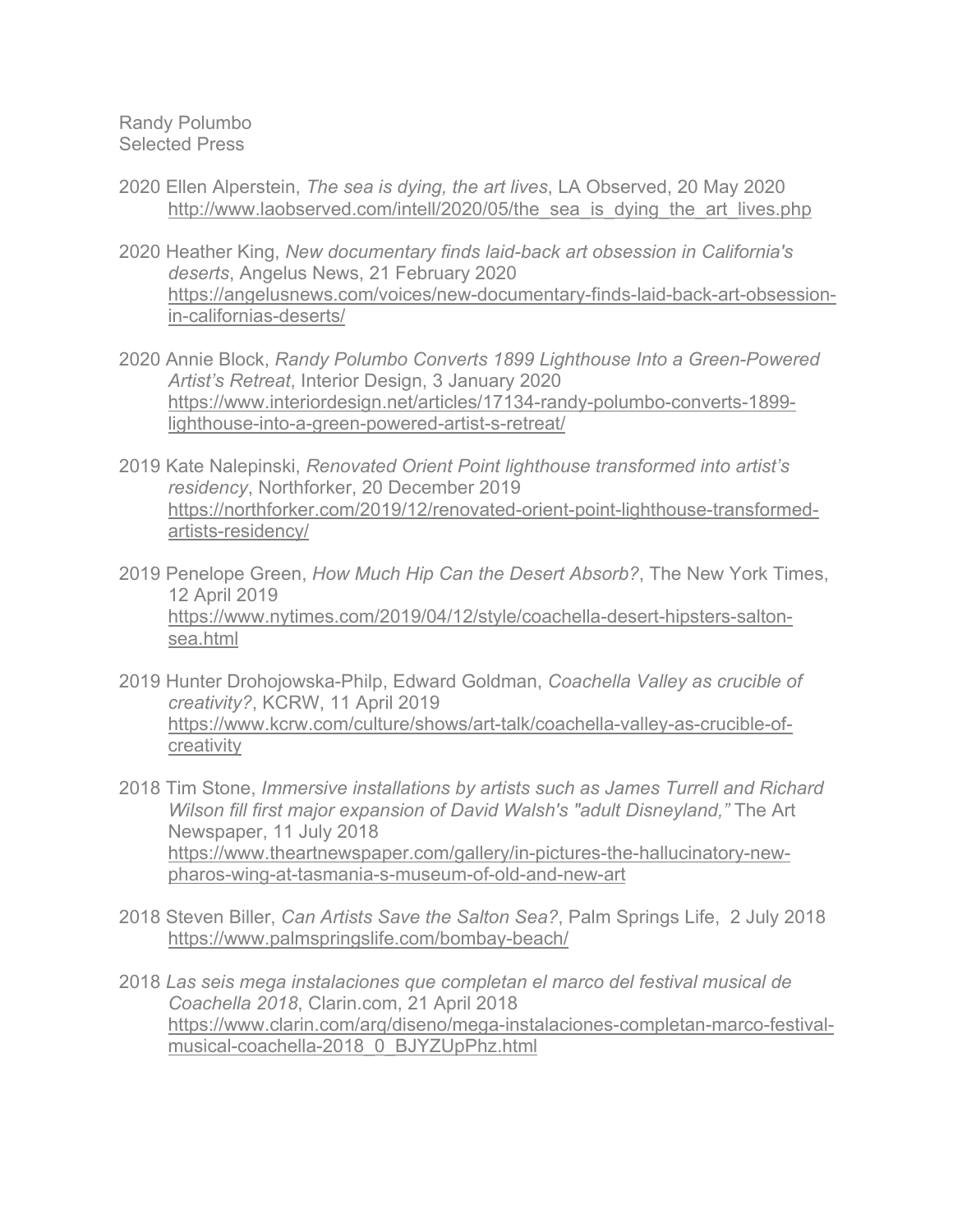- 2018 Alicia Robinson, *Coachella 2018: Made from a jet body, 'Lodestar' art piece suggests Earth and worlds beyon*d, The Orange County Register, 15 April, 2018 https://www.pe.com/2018/04/15/coachella-2018-made-from-a-jet-body-lodestarart-piece-suggests-earth-and-worlds-beyond/
- 2018 Steven Biller, *These Boots Are Made for Looking at Art*, Palm Springs Life, 29 March 2018 https://www.palmspringslife.com/bombay-beach-biennale/
- 2018 Marcus Teague, *A Chat About Mona's Brain-Bending New Wing*, Pharos, Broadsheet, 15 February 2018 https://www.broadsheet.com.au/national/travel/article/chat-about-monas-brainbending-new-wing-pharos
- 2017 Mike McPhate, *California Today: A Look at the Anti-Burning Man*, The New York Times, 19 April 2017 https://www.nytimes.com/2017/04/19/us/california-today-bombay-beachbiennale.html
- 2017 *A Creative Studio Space in Brooklyn*, NBC Connecticut, 10 January 2017 https://www.nbcconnecticut.com/news/national-international/randy-polumbostudio-space-in-brooklyn/2079906/
- 2016 Aimee Levitt, *They let reporters into Expo Chicago*, Chicago Reader, 23 September 2016 https://www.chicagoreader.com/Bleader/archives/2016/09/23/they-let-reportersinto-expo-chicago
- 2016 Wendy Goodman, *Tour an Artist's Studio With a Camper on the Ceiling*, The Cut, 22 September 2016 https://www.thecut.com/2016/09/randy-polumbo-studio-tour.html
- 2016 *Highlights from the Beth Rudin DeWoody Collection at the Peninsula Chicago*, Robb Report, 22 September 2016 https://robbreport.com/shelter/art-collectibles/highlights-beth-rudin-dewoodycollection-peninsula-chicago-244608/
- 2015 *Tracy Stern & Artist Randy Polumbo, Skateboard Studio*!, Blog Talk Radio, 17 June 2015 https://www.blogtalkradio.com/redvelvetmedia/2015/06/17/tracy-stern-artistrandy-polumbo-skateboard-studio-1
- 2015 *THE UNTITLED MAGAZINE + VOHN GALLERY PRESENT HUMAN/NATURE EXHIBIT – NYC – FEB 3-*6, The Untitled Magazine, 27 January 2015 https://untitled-magazine.com/the-untitled-magazine-vohn-gallery-presenthumannature-exhibit-nyc-feb-3-5/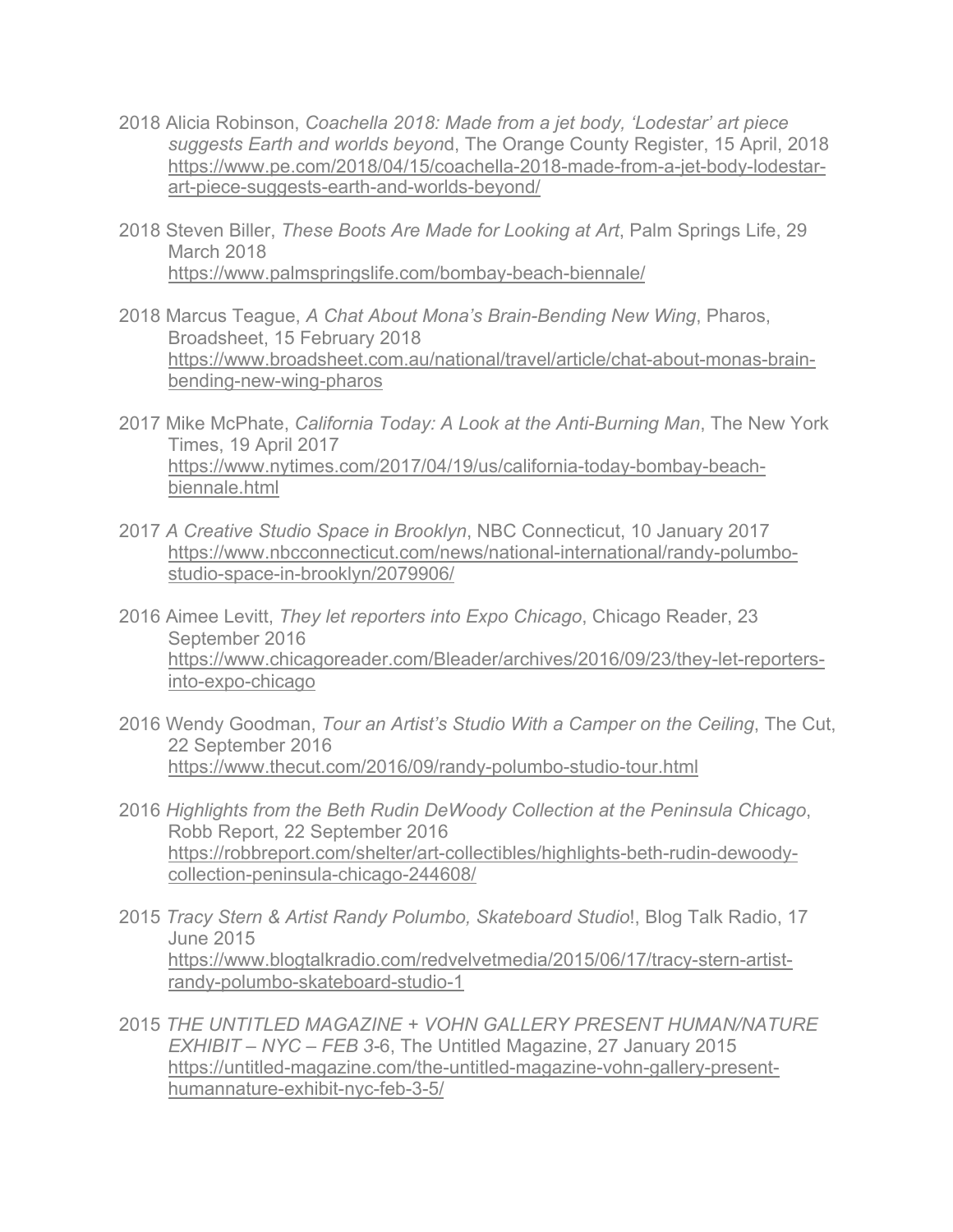- 2013 Leah Weinstein, *High Desert Test Sites, A Diary*, Mutual Art, 23 October 2013 https://www.mutualart.com/Article/High-Desert-Test-Sites--A-Diary/201A92888BDD76C7
- 2012 *Randy Polumbo presents his most ambitious and monumental work to date at Steven Kasher Gallery*, Artdaily, 12 September 2012 http://wowa.artlinkart.com/en/top/detail/579gsur.html
- 2012 Linda Yablonsky, *Legends of the fall*, Artforum, 11 September 2012 https://www.artforum.com/diary/linda-yablonsky-around-fall-openings-in-newyork-33653
- 2012 M. H. Miller, *Randy Polumbo's 'Love Stream' Comes to Steven Kasher Galler*y, Observer, 21 July 2012 https://observer.com/2012/07/randy-polumbos-love-stream-comes-to-stevenkasher-gallery/
- 2011 Wendy Goodman, *We're All Mad Here*, New York Magazine, 23 February 2011 https://nymag.com/homedesign/greatrooms/boody-greatroom-2011-3/
- 2009 Penelope Green, *Is It Art or Their Shoes?,* The New York Times, 9 December 2009 https://www.nytimes.com/2009/12/10/garden/10galleries.html
- 2009 Penelope Green, *The Master Builder Cuts Loose*, The New York Times, 8 April 2009 https://www.nytimes.com/2009/04/09/garden/09joshua.html
- 2007 Charlotte Druckman, *Trash to Treasure a Craftsman's Rough-hewn Restoration on Peck Slip*, New York Magazine, 19 April 2007 https://nymag.com/homedesign/greatrooms/30908/
- 2006 Catherine A.F. MacGillivray, *Negotiating Gender: The Boyish Bendings of Sculptor Randy Polumbo*, Golden Handcuffs Review http://goldenhandcuffsreview.com/gh7content/89.php
- 2006 *Visual Art*, Eugene Weekly, 6 May 2006
- 2005 *Art Scene*, Nashville Scene, 28 April 2005
- 2003 *Small Wonders*, The Metroland, 9 November 2003
- 2002 Jesse McKinley, *Downtown: Shaken But Bouncing Back*, The New York Times, 3 May 2002